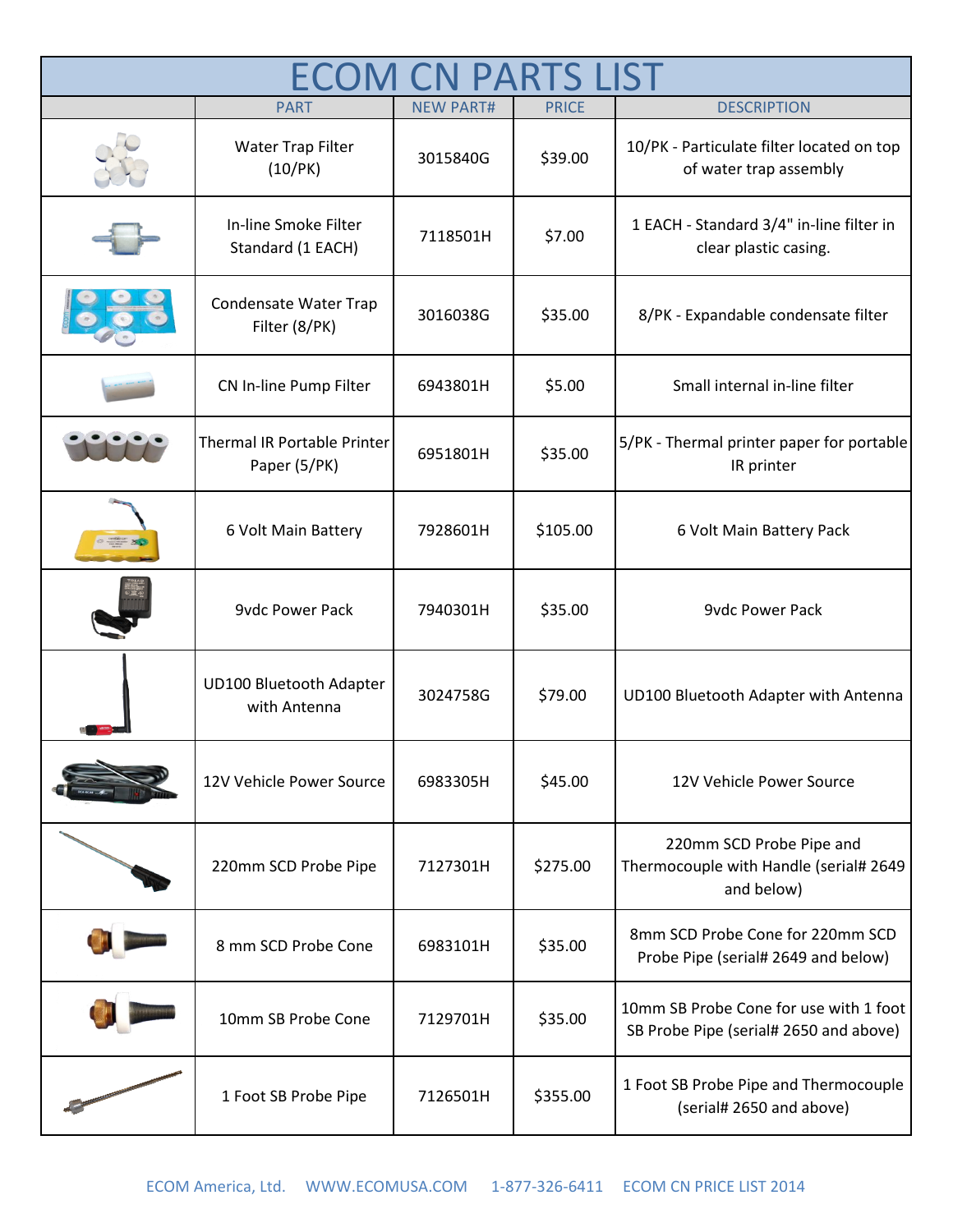| Probe Shield                                          | 3025006G              | \$69.00  | Probe Shield to Protect Handle from High<br>Temp                                                                                        |
|-------------------------------------------------------|-----------------------|----------|-----------------------------------------------------------------------------------------------------------------------------------------|
| SB Pistol Grip Handle<br>without Soot Test Feature    | 7129001H              | \$270.00 | SB Black Pistol Grip Handle without Soot<br><b>Test Feature</b>                                                                         |
| 1 Foot SB Probe Complete<br>without Soot Test Feature | 7129101H              | \$625.00 | 1 Foot SB Probe Pipe and Thermocouple<br>with Pistol Grip and Probe Cone (without<br>Soot Test Feature) for CN (s/n 2650 and<br>above). |
| 9ft SCD Sample Line - 2 pin                           | 7128701H              | \$279.00 | 9ft SCD Sample Line - 2 pin<br>(serial # 2649 and below).                                                                               |
| 9ft SB Sample Line w/o<br>soot                        | 7129801H              | \$279.00 | 9ft SB Sample Line w/o soot - 4 pin. Used<br>with pistol grip probe<br>(serial #<br>2650 and above).                                    |
| 9mm Female Gas Adapter                                | 3023562G              | \$29.00  | 9mm Female Gas Adapter                                                                                                                  |
| 8mm Female Draft Adapter                              | 3023166G              | \$29.00  | 8mm Female Draft Adapter                                                                                                                |
| Main Pump                                             | 6944001H              | \$190.00 | Main Pump                                                                                                                               |
| ScanTemp Gun                                          | 7530801H              | \$199.00 | Infrared Temperature Gun w/ Laser<br>Pointer                                                                                            |
| On Demand Regulator                                   | 6216000H (CGA<br>660) | \$350.00 | Aluminum On-Demand Regulator w/<br>Gauge (specify CGA 180 or 660)                                                                       |
| On Demand Regulator                                   | 6217000H (CGA<br>180) | \$350.00 | Aluminum On-Demand Regulator w/<br>Gauge (specify CGA 180 or 660)                                                                       |
| <b>Calibration Hose</b>                               | 3024948G              | \$35.00  | Calibration Hose Attachment with Gas<br>Connector                                                                                       |
| Probe Tip Cal Attachment                              | 3009306G              | \$30.00  | Probe tip cal attachment<br>(serial# 2650 & above)                                                                                      |
| <b>IR Thermal Printer</b>                             | 7937501H              | \$395.00 | <b>IR Thermal Printer</b>                                                                                                               |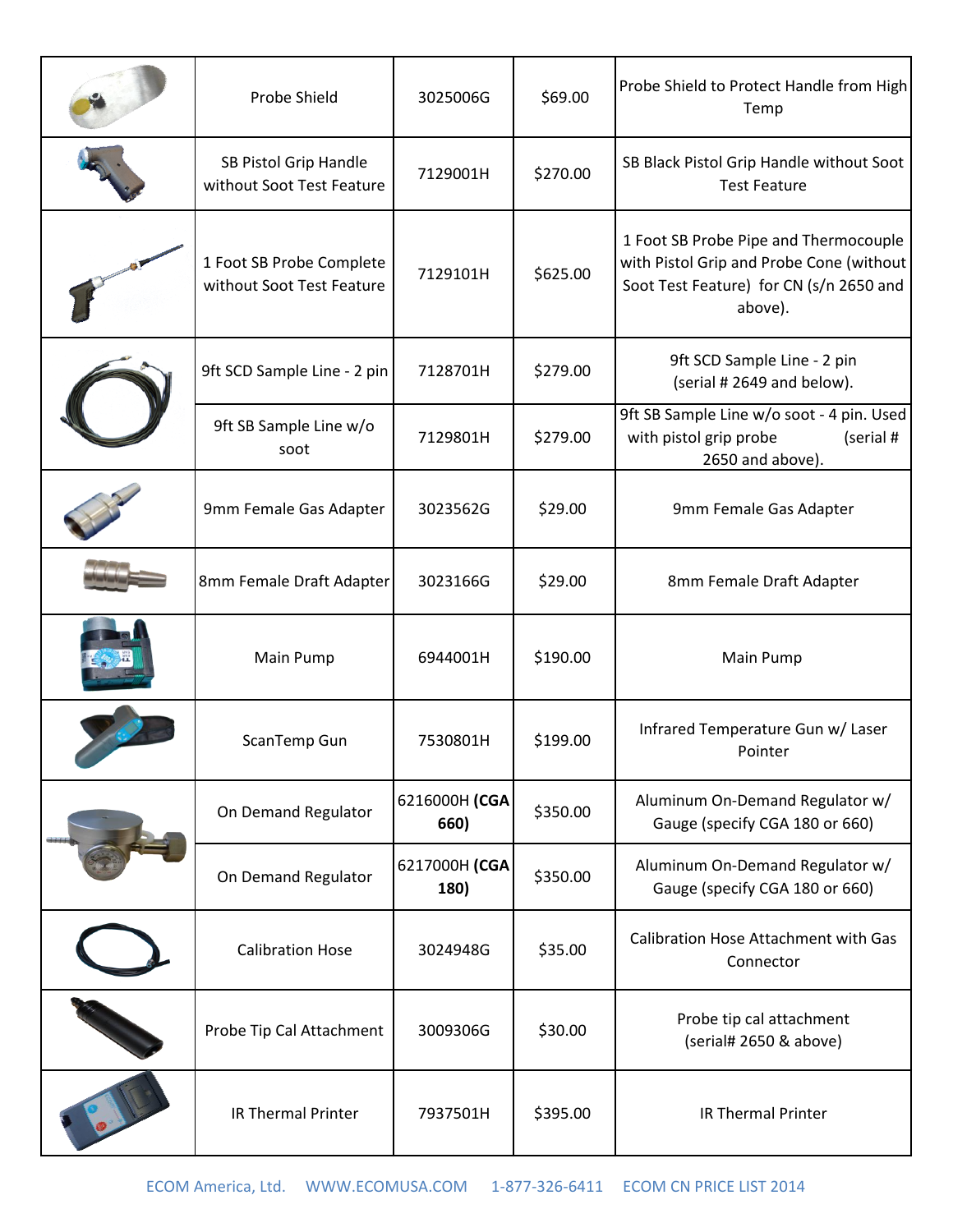|                | 1 Amp Fuse                              | 3023365G         | \$10.00      | 1 Amp Fuse Located Under Power Supply                                     |
|----------------|-----------------------------------------|------------------|--------------|---------------------------------------------------------------------------|
|                | <b>Reed Switch</b>                      | 3075220G         | \$29.00      | Reed Switch Located Under Cal Magnet<br>Sticker                           |
|                | 9mm O-Ring for Gas<br>Adapter           | 3013665G         | \$3.00       | 9mm O-Ring for Gas Adapter<br>(ADAPTER71353)                              |
|                | 8 mm O-Ring for Draft<br>Adapter        | 3013863G         | \$3.00       | 8mm O-Ring for Draft Adapter<br>(ADAPTER71354)                            |
|                | <b>Black Silicone Tubing</b>            | 3000594G         | \$8/foot     | Small Black Silicone Tubing for Water<br><b>Trap and Calibration Hose</b> |
|                | Ambient Air Temperature<br><b>Stick</b> | 3000595G         | \$75.00      | Ambient Air Temperature Stick                                             |
|                | <b>Water Trap</b>                       | 6943901H         | \$385.00     | <b>Water Trap</b>                                                         |
|                | <b>CN Carry Case</b>                    | 6943001H         | \$500.00     | <b>CN Carry Case</b>                                                      |
| scom           | Carry Case Shoulder Strap               | 6983005H         | \$49.00      | Carry Case Shoulder Strap<br>(special order only)                         |
| <b>SENSORS</b> |                                         |                  |              |                                                                           |
|                | <b>PART</b>                             | <b>NEW PART#</b> | <b>PRICE</b> | <b>DESCRIPTION</b>                                                        |
|                | O <sub>2</sub>                          | 7529901H         | \$299.00     | 5FO                                                                       |
|                | CO (LOW)                                | 7529201H         | \$499.00     | A5F                                                                       |
|                | CO (HI)                                 | 7529301H         | \$599.00     | 5MF                                                                       |